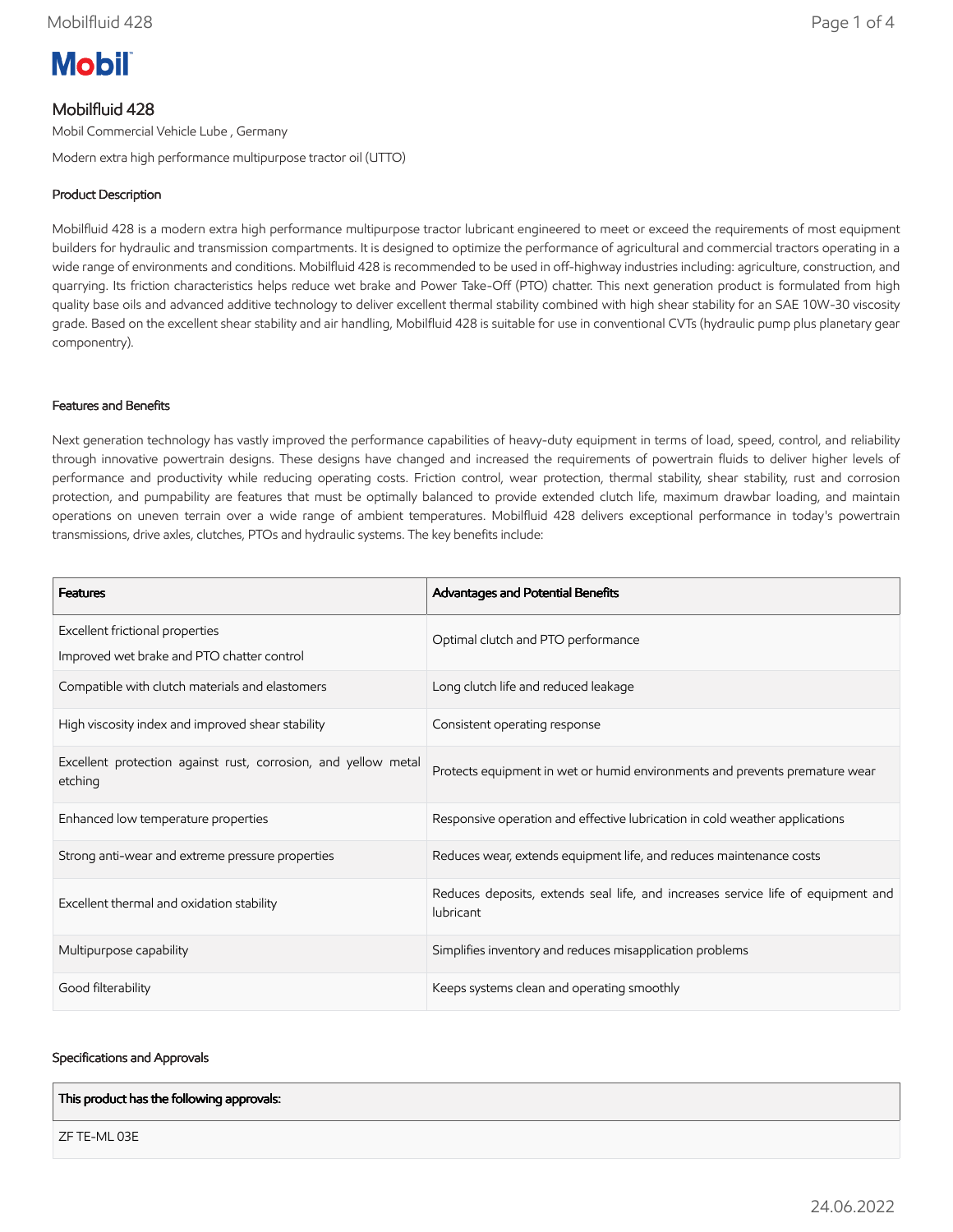| This product has the following approvals: |
|-------------------------------------------|
| ZF TE-ML 05F                              |
| ZF TE-ML 06K                              |
| ZF TE-ML 17E                              |
| ZF TE-ML 21F                              |
| VOLVO WB-101                              |
| GIMA MASSEY FERGUSON CMS M1145            |

| This product is recommended for use in applications requiring: |
|----------------------------------------------------------------|
| AGCO Powerfluid 821 XL                                         |
| Allison C-4                                                    |
| API GL-4                                                       |
| CNH MAT 3505                                                   |
| CNH MAT 3525                                                   |
| CNH MAT 3540                                                   |
| FORDNH FNHA-2-C-201.00                                         |
| Ford ESEN-M2C86-B                                              |
| FORD ESN-M2C134-D                                              |
| JICASE MS 1204                                                 |
| JICASE MS 1205                                                 |
| JICASE MS 1206                                                 |
| JICASE MS 1207                                                 |
| JICASE MS 1209                                                 |
| MASSEY FERGUSON CMS M1143                                      |
| MASSEY FERGUSON CMS M1141                                      |
| MASSEY FERGUSON CMS M1135                                      |
| NEW HOLLAND WB NWH 410B                                        |
| Denison UTTO/THF                                               |
| VALTRA G2-08                                                   |
| CLAAS RENAULT AGRICULTURE (M1145)                              |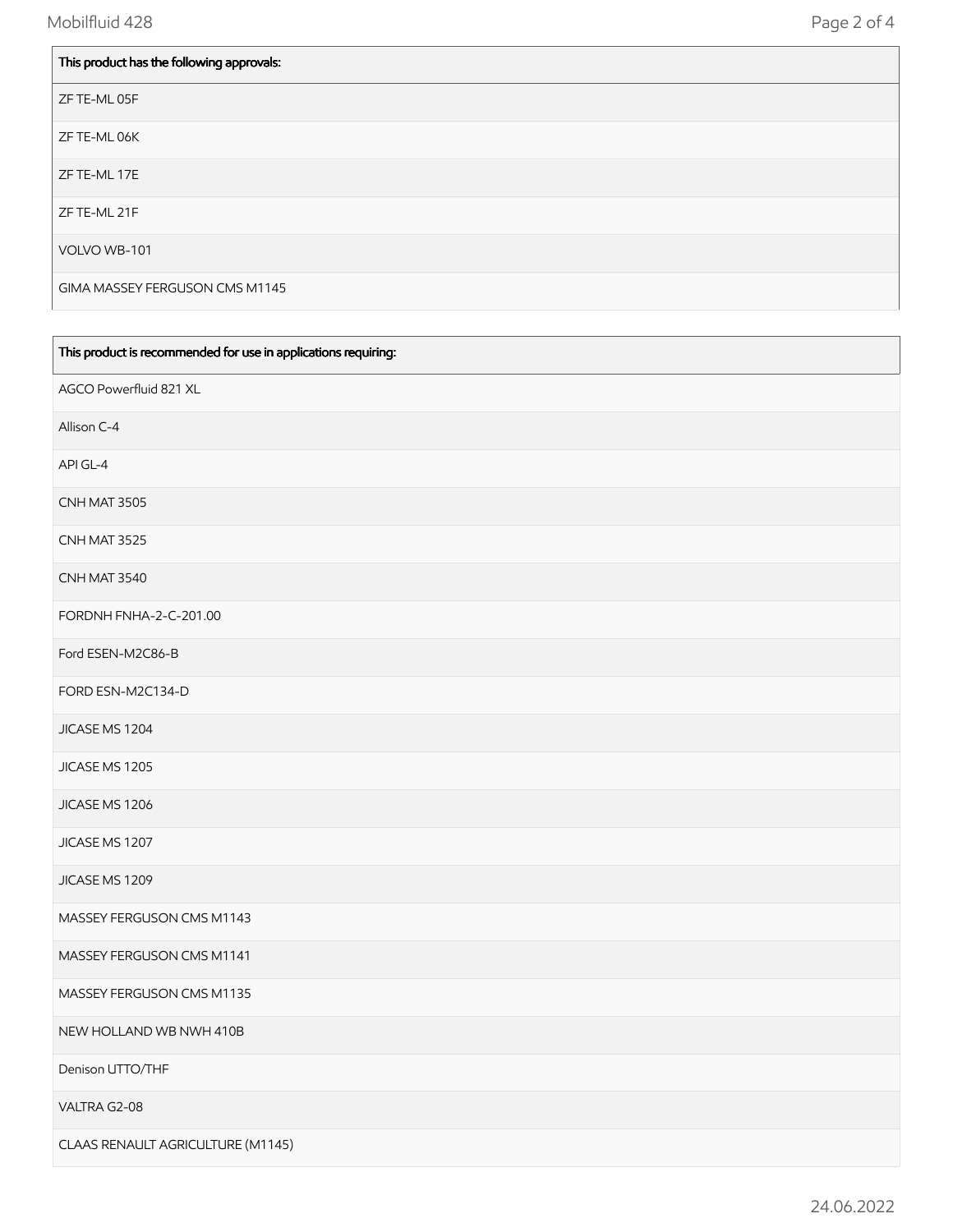#### This product is recommended for use in applications requiring:

JCB GEAR OIL HP

KUBOTA UDT

Caterpillar TO-2

## ASTM D6973 (Eaton 35VQ) vane pump test This product meets or exceeds the requirements of:

JOHN DEERE JDM J20C

#### Properties and Specifications

| Property                                     |            |
|----------------------------------------------|------------|
| Grade                                        | SAE 10W-30 |
| Density @ 15 C, g/ml, ASTM D4052             | 0.866      |
| Kinematic Viscosity @ 40 C, mm2/s, ASTM D445 | 59         |
| Viscosity Index, ASTM D2270                  | 141        |
| Flash Point, °C, ASTM D92                    | 243        |
| Pour Point, °C, ASTM D97                     | $-48$      |

#### Health and safety

Health and Safety recommendations for this product can be found on the Material Safety Data Sheet (MSDS) @ [http://www.msds.exxonmobil.com](http://www.msds.exxonmobil.com/psims/psims.aspx) /psims/psims.aspx

All trademarks used herein are trademarks or registered trademarks of Exxon Mobil Corporation or one of its subsidiaries unless indicated otherwise.

05-2022

EXXONMOBIL LUBRICANTS & SPECIALTIES EUROPE, A DIVISION OF EXXONMOBIL PETROLEUM & CHEMICAL, BVBA (EMPC) POLDERDIJKWEG B-2030 Antwerpen Belgium You can always contact our Technical Help Desk engineers on Mobil lubricants and services related questions: [https://www.mobil.com.de/de-de](https://www.mobil.com.de/de-de/kontakt)

/kontakt

Typical Properties are typical of those obtained with normal production tolerance and do not constitute a specification. Variations that do not affect product performance are to be expected during normal manufacture and at different blending locations. The information contained herein is subject to change without notice. All products may not be available locally. For more information, contact your local ExxonMobil contact or visit [www.exxonmobil.com](http://www.exxonmobil.com/)

ExxonMobil is comprised of numerous affiliates and subsidiaries, many with names that include Esso, Mobil, or ExxonMobil. Nothing in this document is intended to override or supersede the corporate separateness of local entities. Responsibility for local action and accountability remains with the local ExxonMobil-affiliate entities.